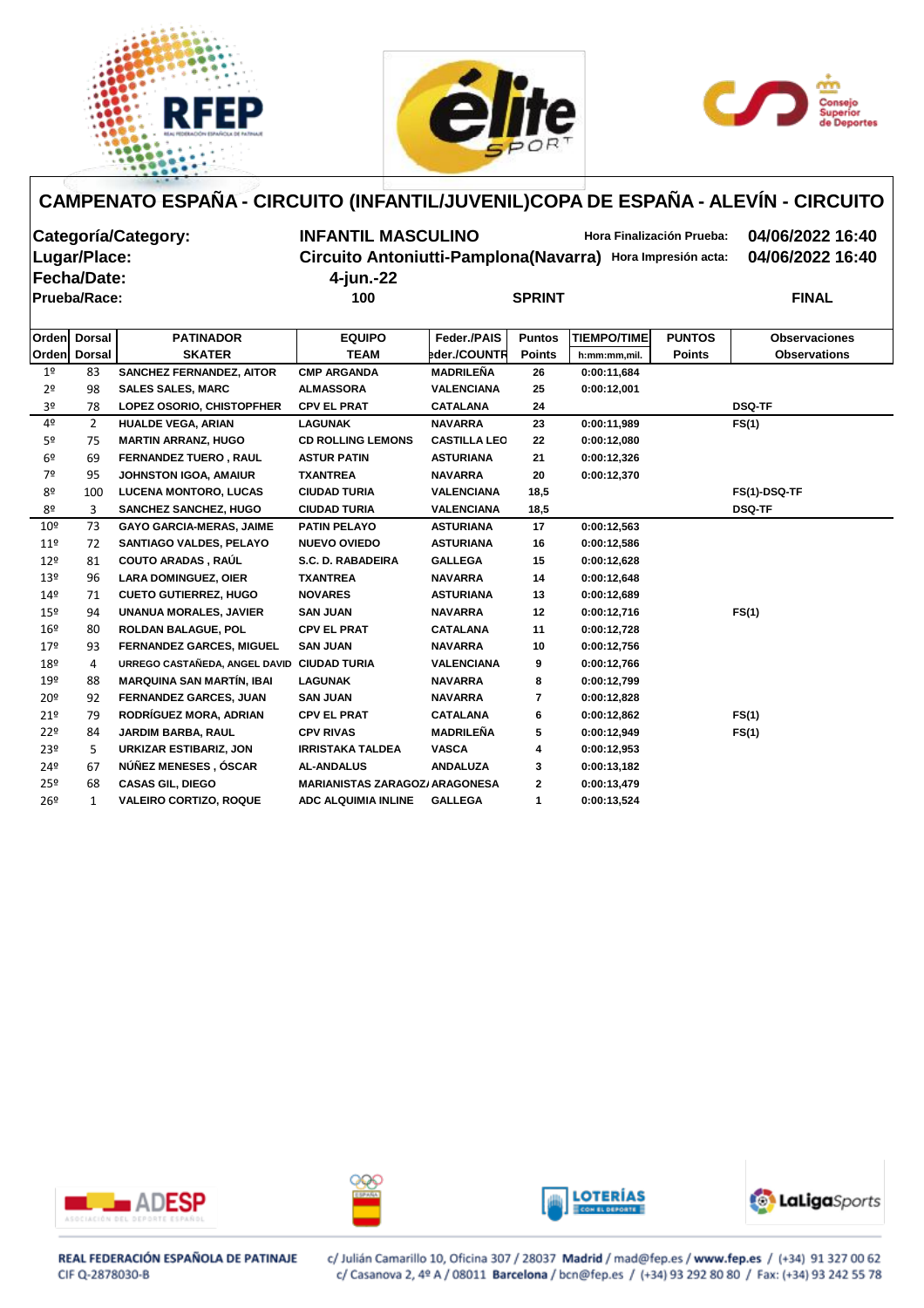





| Categoría/Category:<br>Lugar/Place:<br><b> Fecha/Date:</b> |                     |                                 | <b>INFANTIL MASCULINO</b><br>Circuito Antoniutti-Pamplona (Navarra)<br>5-jun.-22 | 05/06/2022 11:04<br>05/06/2022 11:04 |               |                    |               |                      |
|------------------------------------------------------------|---------------------|---------------------------------|----------------------------------------------------------------------------------|--------------------------------------|---------------|--------------------|---------------|----------------------|
|                                                            | <b>Prueba/Race:</b> |                                 | 430                                                                              |                                      | <b>SPRINT</b> |                    |               | <b>FINAL</b>         |
|                                                            |                     |                                 |                                                                                  |                                      |               |                    |               |                      |
| <b>Orden</b>                                               | <b>Dorsal</b>       | <b>PATINADOR</b>                | <b>EQUIPO</b>                                                                    | Feder / PAIS                         | <b>Puntos</b> | <b>TIEMPO/TIME</b> | <b>PUNTOS</b> | <b>Observaciones</b> |
| <b>Orden</b>                                               | Dorsal              | <b>SKATER</b>                   | TEAM                                                                             | bder./COUNTR                         | <b>Points</b> | h:mm:mm,mil.       | <b>Points</b> | <b>Observations</b>  |
| 1 <sup>°</sup>                                             | 83                  | <b>SANCHEZ FERNANDEZ, AITOR</b> | <b>CMP ARGANDA</b>                                                               | <b>MADRILEÑA</b>                     | 31            | 0:00:40.914        |               |                      |
| 2 <sup>o</sup>                                             | 78                  | LOPEZ OSORIO, CHISTOPFHER       | <b>CPV EL PRAT</b>                                                               | <b>CATALANA</b>                      | 30            | 0:00:41,101        |               |                      |
| 3 <sup>o</sup>                                             | 98                  | <b>SALES SALES, MARC</b>        | <b>ALMASSORA</b>                                                                 | <b>VALENCIANA</b>                    | 29            | 0:00:41,124        |               |                      |
| 4 <sup>o</sup>                                             | 96                  | <b>LARA DOMINGUEZ, OIER</b>     | TXANTREA                                                                         | <b>NAVARRA</b>                       | 28            | 0:00:41,426        |               |                      |
| 5º                                                         | $\overline{2}$      | <b>HUALDE VEGA, ARIAN</b>       | <b>LAGUNAK</b>                                                                   | <b>NAVARRA</b>                       | 27            | 0:00:41,861        |               |                      |
| CO.                                                        | 01                  | COUTO ARADAS RAIL               | SC D PARADEIPA                                                                   | <b>GALLEGA</b>                       | ንድ            | 0.00.42.28         |               |                      |

| 5º              | 2            | <b>HUALDE VEGA, ARIAN</b>                                         | <b>LAGUNAK</b>                        | <b>NAVARRA</b>      | 27           | 0:00:41,861 |       |
|-----------------|--------------|-------------------------------------------------------------------|---------------------------------------|---------------------|--------------|-------------|-------|
| 6º              | 81           | <b>COUTO ARADAS, RAÚL</b>                                         | S.C. D. RABADEIRA                     | <b>GALLEGA</b>      | 26           | 0:00:42,268 |       |
| 7º              | 100          | <b>LUCENA MONTORO, LUCAS</b>                                      | <b>CIUDAD TURIA</b>                   | <b>VALENCIANA</b>   | 25           | 0:00:42,403 |       |
| 8º              | 94           | <b>UNANUA MORALES, JAVIER</b>                                     | <b>SAN JUAN</b>                       | <b>NAVARRA</b>      | 24           | 0:00:42,563 |       |
| 9º              | 75           | <b>MARTIN ARRANZ, HUGO</b>                                        | <b>CD ROLLING LEMONS</b>              | <b>CASTILLA LEO</b> | 23           | 0:00:42,404 |       |
| 10 <sup>°</sup> | 88           | <b>MARQUINA SAN MARTÍN, IBAI</b>                                  | <b>LAGUNAK</b>                        | <b>NAVARRA</b>      | 22           | 0:00:42,502 |       |
| 11 <sup>°</sup> | 73           | <b>GAYO GARCIA-MERAS, JAIME</b>                                   | <b>PATIN PELAYO</b>                   | <b>ASTURIANA</b>    | 21           | 0:00:43,404 |       |
| 12 <sup>°</sup> | 80           | <b>ROLDAN BALAGUE, POL</b>                                        | <b>CPV EL PRAT</b>                    | <b>CATALANA</b>     | 20           | 0:00:43,474 |       |
| 13 <sup>°</sup> | 4            | URREGO CASTAÑEDA, ANGEL DAVID CIUDAD TURIA                        |                                       | <b>VALENCIANA</b>   | 19           | 0:00:42,747 |       |
| 149             | 5            | URKIZAR ESTIBARIZ, JON                                            | <b>IRRISTAKA TALDEA</b>               | <b>VASCA</b>        | 18           | 0:00:43,660 |       |
| 15º             | 69           | <b>FERNANDEZ TUERO, RAUL</b>                                      | <b>ASTUR PATIN</b>                    | <b>ASTURIANA</b>    | 17           | 0:00:43,777 |       |
| $16^{\circ}$    | 72           | <b>SANTIAGO VALDES, PELAYO</b>                                    | <b>NUEVO OVIEDO</b>                   | <b>ASTURIANA</b>    | 16           | 0:00:44,177 |       |
| 179             | 97           | <b>MARTIN MATEU, RAUL</b>                                         | <b>ALMASSORA</b>                      | <b>VALENCIANA</b>   | 15           | 0:00:43,795 | FS(1) |
| 18 <sup>°</sup> | 95           | <b>JOHNSTON IGOA, AMAIUR</b>                                      | <b>TXANTREA</b>                       | <b>NAVARRA</b>      | 14           | 0:00:43,814 |       |
| 19º             | 3            | <b>SANCHEZ SANCHEZ, HUGO</b>                                      | <b>CIUDAD TURIA</b>                   | <b>VALENCIANA</b>   | 13           | 0:00:44,179 |       |
| 20º             | 79           | RODRÍGUEZ MORA, ADRIAN                                            | <b>CPV EL PRAT</b>                    | <b>CATALANA</b>     | 12           | 0:00:44,254 | FS(1) |
| 21 <sup>°</sup> | 70           | <b>MENDEZ RODRIGUEZ, GAEL</b>                                     | <b>ASTUR PATIN</b>                    | <b>ASTURIANA</b>    | 11           | 0:00:44,760 |       |
| 22 <sup>°</sup> | 66           | <b>MARTÍN RUBIO, ALEJANDRO</b>                                    | <b>AL-ANDALUS</b>                     | <b>ANDALUZA</b>     | 10           | 0:00:44,917 |       |
| 23 <sup>°</sup> | 84           | <b>JARDIM BARBA, RAUL</b>                                         | <b>CPV RIVAS</b>                      | MADRILEÑA           | 9            | 0:00:45.005 |       |
| 24º             | 89           | <b>MONREAL ESEVERRI, AMAIUR</b>                                   | <b>LAGUNAK</b>                        | <b>NAVARRA</b>      | 8            | 0:00:45,204 |       |
| 25º             | 85           | <b>SAEZ SANCHEZ, DANIEL</b>                                       | <b>M URBAN</b>                        | <b>MURCIANA</b>     | $\mathbf{7}$ | 0:00:45,502 |       |
| 26º             | 90           | <b>ORZANCO IRAIZOZ, LUCAS</b>                                     | <b>LAGUNAK</b>                        | <b>NAVARRA</b>      | 6            | 0:00:45,535 |       |
| 27 <sup>°</sup> | 68           | <b>CASAS GIL, DIEGO</b>                                           | <b>MARIANISTAS ZARAGOZ/ ARAGONESA</b> |                     | 5            | 0:00:45,688 |       |
| 28º             | $\mathbf{1}$ | <b>VALEIRO CORTIZO, ROQUE</b>                                     | ADC ALQUIMIA INLINE                   | <b>GALLEGA</b>      | 4            | 0:00:45.889 |       |
| 29º             | 67           | NÚÑEZ MENESES, ÓSCAR                                              | <b>AL-ANDALUS</b>                     | <b>ANDALUZA</b>     | 3            | 0:00:46.269 |       |
| 30 <sup>°</sup> | 74           | <b>ALONSO FERNANDEZ, MARCOS</b>                                   | <b>CD ROLLING LEMONS</b>              | <b>CASTILLA LEO</b> | $\mathbf{2}$ | 0:00:46,327 |       |
| 31 <sup>°</sup> | 77           | <b>CARRACEDO FERRERO, MARCOS CDCP VILLAQUILAMBRE CASTILLA LEO</b> |                                       |                     | 1            | 0:00:46,343 |       |
|                 |              |                                                                   |                                       |                     |              |             |       |









REAL FEDERACIÓN ESPAÑOLA DE PATINAJE CIF Q-2878030-B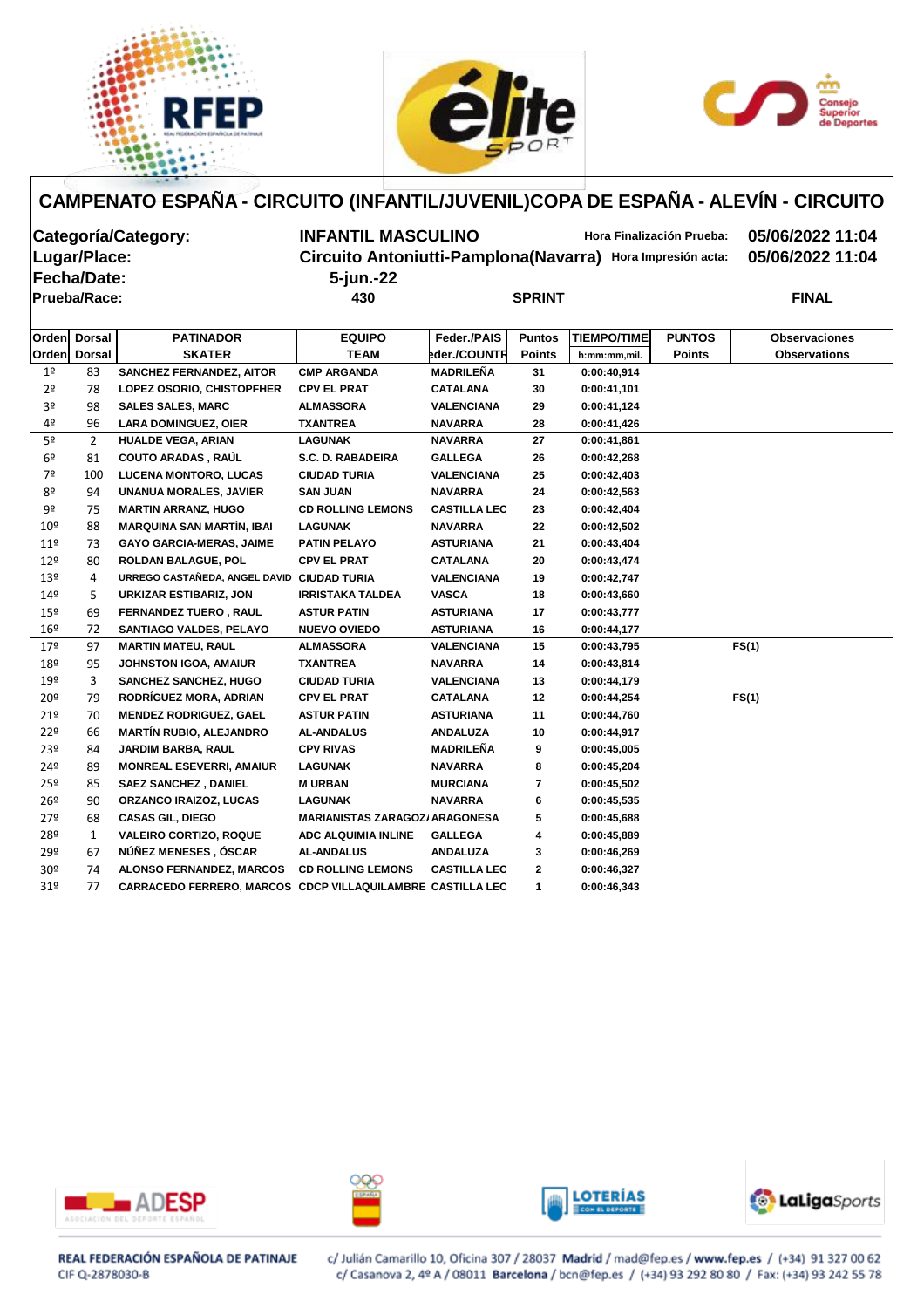





**Fecha/Date: 4-jun.-22 Prueba/Race:** 5000

**Categoría/Category: INFANTIL MASCULINO Hora Finalización Prueba: 04/06/2022 17:32 Lugar/Place: Circuito Antoniutti-Pamplona(Navarra) Hora Impresión acta: 04/06/2022 17:32**

| <b>PUNTOS</b> |  |
|---------------|--|

| <b>Orden</b>    | <b>Dorsal</b>  | <b>PATINADOR</b>                           | <b>EQUIPO</b>                         | Feder./PAIS         | <b>Puntos</b>    | <b>TIEMPO/TIME</b> | <b>PUNTOS</b> | <b>Observaciones</b> |
|-----------------|----------------|--------------------------------------------|---------------------------------------|---------------------|------------------|--------------------|---------------|----------------------|
| Orden           | <b>Dorsal</b>  | <b>SKATER</b>                              | <b>TEAM</b>                           | eder./COUNTR        | <b>Points</b>    | h:mm:mm,mil.       | Points        | <b>Observations</b>  |
| 1 <sup>o</sup>  | 83             | <b>SANCHEZ FERNANDEZ, AITOR</b>            | <b>CMP ARGANDA</b>                    | <b>MADRILEÑA</b>    | 33               |                    | 16            |                      |
| 2 <sup>o</sup>  | 99             | ESCRIHUELA CLEMENTE, HÉCTOR CIUDAD TURIA   |                                       | VALENCIANA          | 32               |                    | 6             |                      |
| 3º              | 81             | <b>COUTO ARADAS, RAÚL</b>                  | S.C. D. RABADEIRA                     | <b>GALLEGA</b>      | 31               |                    | 5             |                      |
| 4º              | 98             | <b>SALES SALES, MARC</b>                   | <b>ALMASSORA</b>                      | <b>VALENCIANA</b>   | 30               |                    | 3             |                      |
| 5º              | 96             | <b>LARA DOMINGUEZ, OIER</b>                | <b>TXANTREA</b>                       | <b>NAVARRA</b>      | 29               |                    | $\mathbf{2}$  |                      |
| 6 <sup>o</sup>  | 100            | <b>LUCENA MONTORO, LUCAS</b>               | <b>CIUDAD TURIA</b>                   | <b>VALENCIANA</b>   | 28               |                    | 1             |                      |
| 7º              | 86             | <b>CARREÑO ROLDAN, ENEKO</b>               | <b>CANTOLAGUA</b>                     | <b>NAVARRA</b>      | 27               |                    |               |                      |
| 8º              | 5              | <b>URKIZAR ESTIBARIZ, JON</b>              | <b>IRRISTAKA TALDEA</b>               | <b>VASCA</b>        | 26               |                    |               |                      |
| 9º              | 75             | <b>MARTIN ARRANZ, HUGO</b>                 | <b>CD ROLLING LEMONS</b>              | <b>CASTILLA LEO</b> | 25               |                    |               |                      |
| 10 <sup>°</sup> | 88             | <b>MARQUINA SAN MARTÍN, IBAI</b>           | LAGUNAK                               | <b>NAVARRA</b>      | 24               |                    |               |                      |
| 11 <sup>°</sup> | $\overline{4}$ | URREGO CASTAÑEDA, ANGEL DAVID CIUDAD TURIA |                                       | VALENCIANA          | 23               |                    |               |                      |
| 12 <sup>°</sup> | 97             | <b>MARTIN MATEU, RAUL</b>                  | <b>ALMASSORA</b>                      | <b>VALENCIANA</b>   | 22               |                    |               |                      |
| 13º             | 90             | <b>ORZANCO IRAIZOZ, LUCAS</b>              | <b>LAGUNAK</b>                        | <b>NAVARRA</b>      | 21               |                    |               |                      |
| 14º             | 79             | RODRÍGUEZ MORA, ADRIAN                     | <b>CPV EL PRAT</b>                    | CATALANA            | 20               |                    |               |                      |
| $15^{\circ}$    | 80             | ROLDAN BALAGUE, POL                        | <b>CPV EL PRAT</b>                    | <b>CATALANA</b>     | 19               |                    |               |                      |
| 16 <sup>°</sup> | 71             | <b>CUETO GUTIERREZ, HUGO</b>               | <b>NOVARES</b>                        | <b>ASTURIANA</b>    | 18               |                    |               |                      |
| $17^{\circ}$    | 3              | <b>SANCHEZ SANCHEZ, HUGO</b>               | <b>CIUDAD TURIA</b>                   | <b>VALENCIANA</b>   | 17               |                    |               |                      |
| 18º             | 93             | <b>FERNANDEZ GARCES, MIGUEL</b>            | <b>SAN JUAN</b>                       | <b>NAVARRA</b>      | 16               |                    |               |                      |
| 19º             | 95             | <b>JOHNSTON IGOA, AMAIUR</b>               | <b>TXANTREA</b>                       | <b>NAVARRA</b>      | 15               |                    |               |                      |
| 20 <sup>°</sup> | 94             | UNANUA MORALES, JAVIER                     | <b>SAN JUAN</b>                       | NAVARRA             | 14               |                    |               |                      |
| 21°             | 89             | <b>MONREAL ESEVERRI, AMAIUR</b>            | LAGUNAK                               | NAVARRA             | 13               |                    |               |                      |
| 22 <sup>°</sup> | 70             | <b>MENDEZ RODRIGUEZ, GAEL</b>              | <b>ASTUR PATIN</b>                    | <b>ASTURIANA</b>    | 12               |                    |               |                      |
| 23º             | 66             | <b>MARTÍN RUBIO, ALEJANDRO</b>             | <b>AL-ANDALUS</b>                     | <b>ANDALUZA</b>     | 11               |                    |               |                      |
| 24º             | 87             | <b>GARCÍA CHAAIBY, OMAR</b>                | LAGUNAK                               | <b>NAVARRA</b>      | 10               |                    |               | <b>DNF</b>           |
| 25º             | 82             | <b>RUBIO SANCHEZ, MIGUEL</b>               | <b>CMP ARGANDA</b>                    | <b>MADRILEÑA</b>    | 9                |                    |               | <b>DNF</b>           |
| 26 <sup>°</sup> | 73             | <b>GAYO GARCIA-MERAS, JAIME</b>            | PATIN PELAYO                          | <b>ASTURIANA</b>    | 8                |                    |               | <b>DNF</b>           |
| 279             | 69             | <b>FERNANDEZ TUERO, RAUL</b>               | <b>ASTUR PATIN</b>                    | <b>ASTURIANA</b>    | $\overline{7}$   |                    |               | <b>DNF</b>           |
| 28º             | 6              | PLATAS GUERRA, IVAN                        | SADA PATIN                            | <b>GALLEGA</b>      | 6                |                    |               | <b>DNF</b>           |
| 29º             | 68             | <b>CASAS GIL, DIEGO</b>                    | <b>MARIANISTAS ZARAGOZ/ ARAGONESA</b> |                     | 5                |                    |               | <b>DNF</b>           |
| 30 <sup>o</sup> | 67             | NÚÑEZ MENESES, ÓSCAR                       | <b>AL-ANDALUS</b>                     | <b>ANDALUZA</b>     | 4                |                    |               | <b>DNF</b>           |
| 31 <sup>o</sup> | 76             | ÁLVAREZ GUTIÉRREZ, VÍCTOR                  | CDCP VILLAQUILAMBRE CASTILLA LEO      |                     | 3                |                    |               | <b>DNF</b>           |
| 32 <sup>o</sup> | 74             | <b>ALONSO FERNANDEZ, MARCOS</b>            | <b>CD ROLLING LEMONS</b>              | <b>CASTILLA LEO</b> | $\boldsymbol{2}$ |                    |               | <b>DNF</b>           |
| 33º             | 85             | <b>SAEZ SANCHEZ, DANIEL</b>                | <b>M URBAN</b>                        | <b>MURCIANA</b>     | $\mathbf{1}$     |                    |               | <b>DNF</b>           |
|                 |                |                                            |                                       |                     |                  |                    |               |                      |









REAL FEDERACIÓN ESPAÑOLA DE PATINAJE CIF Q-2878030-B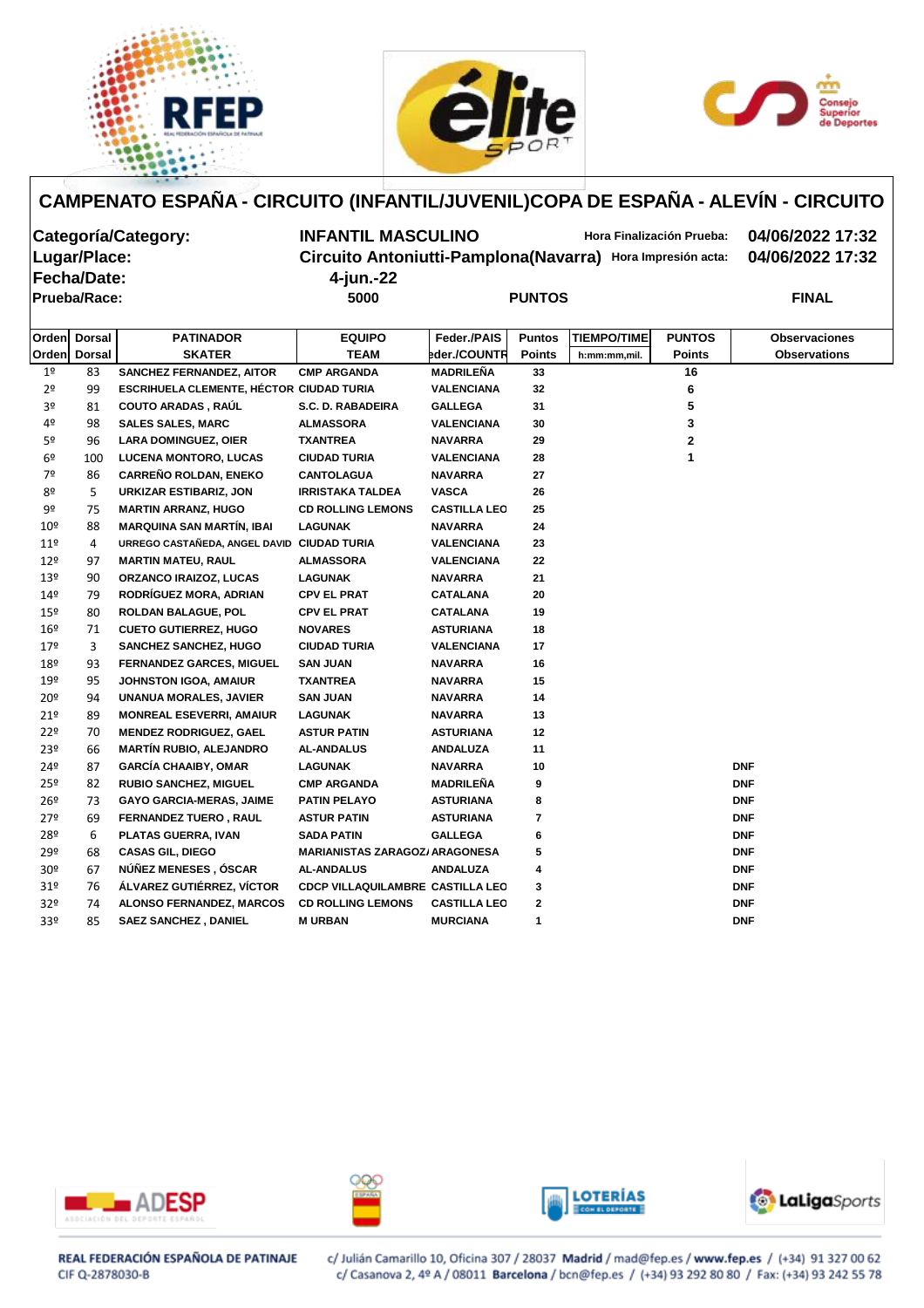





**Fecha/Date: 5-jun.-22 Prueba/Race: 8000 ELIMINACION FINAL**

**Categoría/Category: INFANTIL MASCULINO Hora Finalización Prueba: 05/06/2022 12:54 Lugar/Place: Circuito Antoniutti-Pamplona(Navarra) Hora Impresión acta: 05/06/2022 12:54**

| L |  |  |  |
|---|--|--|--|
|   |  |  |  |
|   |  |  |  |
|   |  |  |  |

|                 | Orden Dorsal | <b>PATINADOR</b>                                                  | <b>EQUIPO</b>                         | Feder./PAIS         | <b>Puntos</b> | <b>TIEMPO/TIME</b> | <b>PUNTOS</b> | <b>Observaciones</b> |  |
|-----------------|--------------|-------------------------------------------------------------------|---------------------------------------|---------------------|---------------|--------------------|---------------|----------------------|--|
|                 | Orden Dorsal | <b>SKATER</b>                                                     | <b>TEAM</b>                           | eder./COUNTR        | <b>Points</b> | h:mm:mm,mil.       | <b>Points</b> | <b>Observations</b>  |  |
| 1 <sup>°</sup>  | 83           | <b>SANCHEZ FERNANDEZ, AITOR</b>                                   | <b>CMP ARGANDA</b>                    | MADRILEÑA           | 35            |                    |               | W(1)                 |  |
| 2 <sup>o</sup>  | 78           | LOPEZ OSORIO, CHISTOPFHER                                         | <b>CPV EL PRAT</b>                    | <b>CATALANA</b>     | 34            |                    |               | W(2)                 |  |
| 3 <sup>o</sup>  | 98           | <b>SALES SALES, MARC</b>                                          | <b>ALMASSORA</b>                      | <b>VALENCIANA</b>   | 33            |                    |               | W(2)                 |  |
| 4º              | 96           | <b>LARA DOMINGUEZ, OIER</b>                                       | <b>TXANTREA</b>                       | <b>NAVARRA</b>      | 32            |                    |               | W(1)                 |  |
| 5º              | 81           | <b>COUTO ARADAS, RAÚL</b>                                         | <b>S.C. D. RABADEIRA</b>              | <b>GALLEGA</b>      | 31            |                    |               | W(1)                 |  |
| 6 <sup>°</sup>  | 99           | <b>ESCRIHUELA CLEMENTE, HÉCTOR CIUDAD TURIA</b>                   |                                       | <b>VALENCIANA</b>   | 30            |                    |               |                      |  |
| 7º              | 5            | <b>URKIZAR ESTIBARIZ, JON</b>                                     | <b>IRRISTAKA TALDEA</b>               | <b>VASCA</b>        | 29            |                    |               | <b>DNF</b>           |  |
| 8º              | 79           | RODRÍGUEZ MORA, ADRIAN                                            | <b>CPV EL PRAT</b>                    | <b>CATALANA</b>     | 28            |                    |               | <b>DNF</b>           |  |
| 9º              | 89           | <b>MONREAL ESEVERRI, AMAIUR</b>                                   | <b>LAGUNAK</b>                        | <b>NAVARRA</b>      | 27            |                    |               | <b>DNF</b>           |  |
| $10^{\circ}$    | 95           | <b>JOHNSTON IGOA, AMAIUR</b>                                      | <b>TXANTREA</b>                       | <b>NAVARRA</b>      | 26            |                    |               | $C(1)-W(1)-DNF$      |  |
| 11 <sup>°</sup> | 86           | CARREÑO ROLDAN, ENEKO                                             | <b>CANTOLAGUA</b>                     | <b>NAVARRA</b>      | 25            |                    |               | <b>DNF</b>           |  |
| $12^{\circ}$    | 88           | <b>MARQUINA SAN MARTÍN, IBAI</b>                                  | <b>LAGUNAK</b>                        | <b>NAVARRA</b>      | 24            |                    |               | <b>DNF</b>           |  |
| 13º             | 80           | <b>ROLDAN BALAGUE, POL</b>                                        | <b>CPV EL PRAT</b>                    | <b>CATALANA</b>     | 23            |                    |               | <b>DNF</b>           |  |
| 149             | 71           | <b>CUETO GUTIERREZ, HUGO</b>                                      | <b>NOVARES</b>                        | <b>ASTURIANA</b>    | 22            |                    |               | <b>DNF</b>           |  |
| 15 <sup>°</sup> | 94           | <b>UNANUA MORALES, JAVIER</b>                                     | <b>SAN JUAN</b>                       | <b>NAVARRA</b>      | 21            |                    |               | <b>DNF</b>           |  |
| 16 <sup>°</sup> | 91           | <b>MARQUES HERRERO, IORITZ</b>                                    | <b>SAKANA</b>                         | <b>NAVARRA</b>      | 20            |                    |               | $W(1)$ -DNF          |  |
| 179             | 100          | <b>LUCENA MONTORO, LUCAS</b>                                      | <b>CIUDAD TURIA</b>                   | <b>VALENCIANA</b>   | 19            |                    |               | $W(1)$ -DNF          |  |
| 18º             | 97           | <b>MARTIN MATEU, RAUL</b>                                         | <b>ALMASSORA</b>                      | <b>VALENCIANA</b>   | 18            |                    |               | <b>DNF</b>           |  |
| 19º             | 72           | <b>SANTIAGO VALDES, PELAYO</b>                                    | <b>NUEVO OVIEDO</b>                   | <b>ASTURIANA</b>    | 17            |                    |               | <b>DNF</b>           |  |
| $20^{\circ}$    | 68           | <b>CASAS GIL, DIEGO</b>                                           | <b>MARIANISTAS ZARAGOZ/ ARAGONESA</b> |                     | 16            |                    |               | <b>DNF</b>           |  |
| 21 <sup>°</sup> | 73           | <b>GAYO GARCIA-MERAS, JAIME</b>                                   | <b>PATIN PELAYO</b>                   | <b>ASTURIANA</b>    | 14,5          |                    |               | W(1)                 |  |
| 21°             | 90           | <b>ORZANCO IRAIZOZ, LUCAS</b>                                     | <b>LAGUNAK</b>                        | <b>NAVARRA</b>      | 14,5          |                    |               | C(1)                 |  |
| 23º             | 66           | <b>MARTÍN RUBIO, ALEJANDRO</b>                                    | <b>AL-ANDALUS</b>                     | <b>ANDALUZA</b>     | 12,5          |                    |               |                      |  |
| 23º             | 82           | <b>RUBIO SANCHEZ, MIGUEL</b>                                      | <b>CMP ARGANDA</b>                    | <b>MADRILEÑA</b>    | 12,5          |                    |               | C(1)                 |  |
| 25º             | 87           | <b>GARCÍA CHAAIBY, OMAR</b>                                       | <b>LAGUNAK</b>                        | <b>NAVARRA</b>      | 10,5          |                    |               |                      |  |
| 25º             | 3            | <b>SANCHEZ SANCHEZ, HUGO</b>                                      | <b>CIUDAD TURIA</b>                   | <b>VALENCIANA</b>   | 10,5          |                    |               | C(1)                 |  |
| 279             | 69           | <b>FERNANDEZ TUERO, RAUL</b>                                      | <b>ASTUR PATIN</b>                    | <b>ASTURIANA</b>    | 8,5           |                    |               |                      |  |
| 27 <sup>°</sup> | 85           | <b>SAEZ SANCHEZ, DANIEL</b>                                       | <b>MURBAN</b>                         | <b>MURCIANA</b>     | 8,5           |                    |               |                      |  |
| 29º             | 75           | <b>MARTIN ARRANZ, HUGO</b>                                        | <b>CD ROLLING LEMONS</b>              | <b>CASTILLA LEO</b> | 6,5           |                    |               |                      |  |
| 29º             | 67           | NÚÑEZ MENESES, ÓSCAR                                              | <b>AL-ANDALUS</b>                     | <b>ANDALUZA</b>     | 6,5           |                    |               |                      |  |
| 31 <sup>°</sup> | 4            | URREGO CASTAÑEDA, ANGEL DAVID                                     | <b>CIUDAD TURIA</b>                   | <b>VALENCIANA</b>   | 4,5           |                    |               |                      |  |
| 31 <sup>°</sup> | 1            | <b>VALEIRO CORTIZO, ROQUE</b>                                     | <b>ADC ALQUIMIA INLINE</b>            | <b>GALLEGA</b>      | 4,5           |                    |               |                      |  |
| 33º             | 74           | <b>ALONSO FERNANDEZ, MARCOS</b>                                   | <b>CD ROLLING LEMONS</b>              | <b>CASTILLA LEO</b> | 2,5           |                    |               |                      |  |
| 33 <sup>°</sup> | 77           | <b>CARRACEDO FERRERO, MARCOS CDCP VILLAQUILAMBRE CASTILLA LEO</b> |                                       |                     | 2,5           |                    |               |                      |  |
| 35 <sup>o</sup> | 6            | PLATAS GUERRA, IVAN                                               | <b>SADA PATIN</b>                     | <b>GALLEGA</b>      | $\mathbf{1}$  |                    |               |                      |  |









REAL FEDERACIÓN ESPAÑOLA DE PATINAJE CIF Q-2878030-B